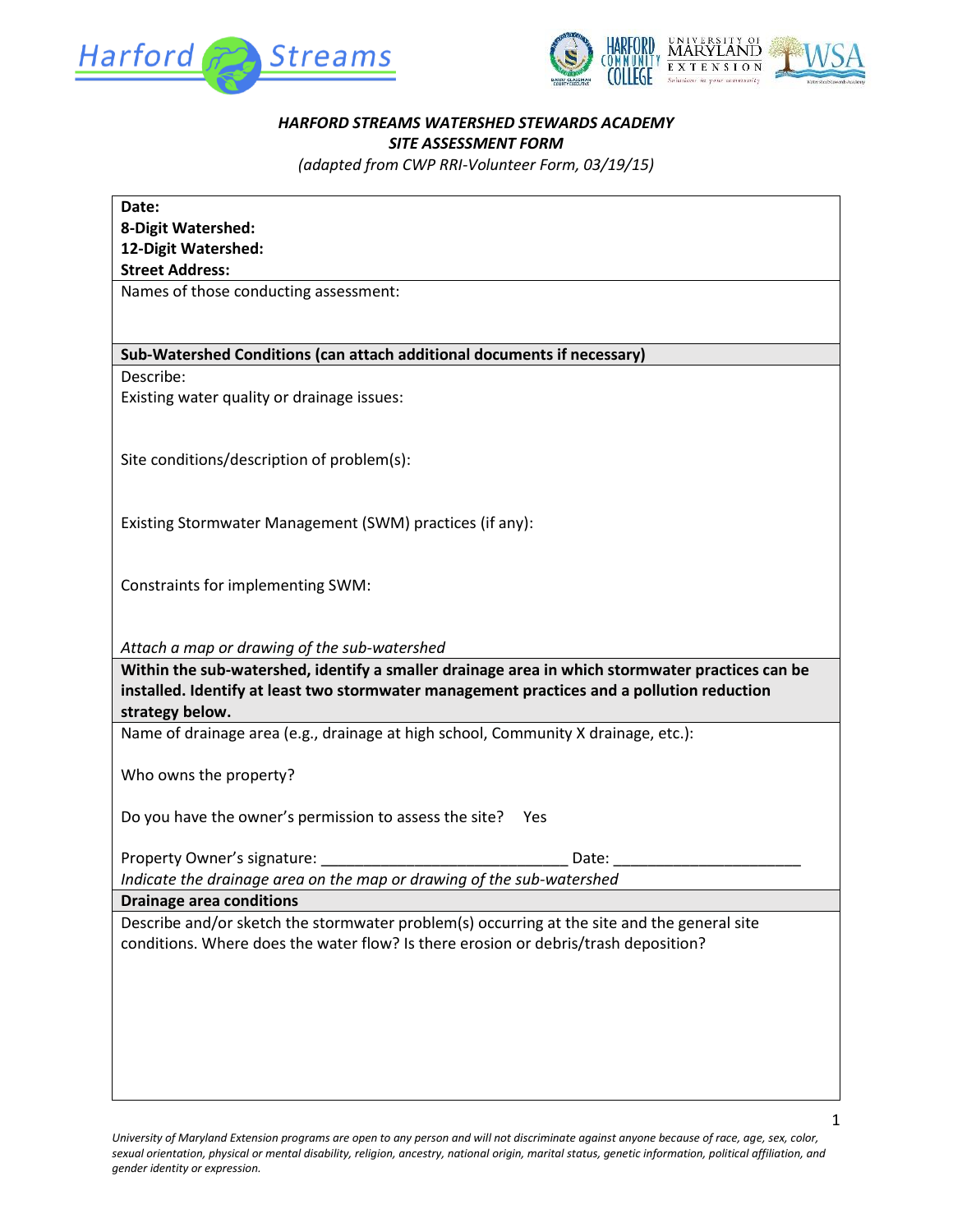



| Drainage area conditions, cont.                                                                      |
|------------------------------------------------------------------------------------------------------|
|                                                                                                      |
|                                                                                                      |
|                                                                                                      |
|                                                                                                      |
|                                                                                                      |
|                                                                                                      |
|                                                                                                      |
|                                                                                                      |
|                                                                                                      |
|                                                                                                      |
|                                                                                                      |
|                                                                                                      |
|                                                                                                      |
| <b>Details of proposed practices</b>                                                                 |
| List the stormwater practices you are proposing:                                                     |
|                                                                                                      |
| <u> 1989 - Jan James James Barbara, martxa a shekara 1980</u><br>3.                                  |
| Describe the pollution reduction strategy you are proposing:                                         |
|                                                                                                      |
|                                                                                                      |
|                                                                                                      |
| Sketch your ideas for the stormwater management practices you are proposing. Include the drainage    |
| area and items such as parking lots, curbs, roof areas, downspouts, direction of water flow, obvious |
| utilities, existing large trees, site constraints, etc.                                              |
|                                                                                                      |
|                                                                                                      |
|                                                                                                      |
|                                                                                                      |
|                                                                                                      |
|                                                                                                      |
|                                                                                                      |
|                                                                                                      |
|                                                                                                      |
|                                                                                                      |
|                                                                                                      |
|                                                                                                      |
|                                                                                                      |
|                                                                                                      |
|                                                                                                      |
|                                                                                                      |